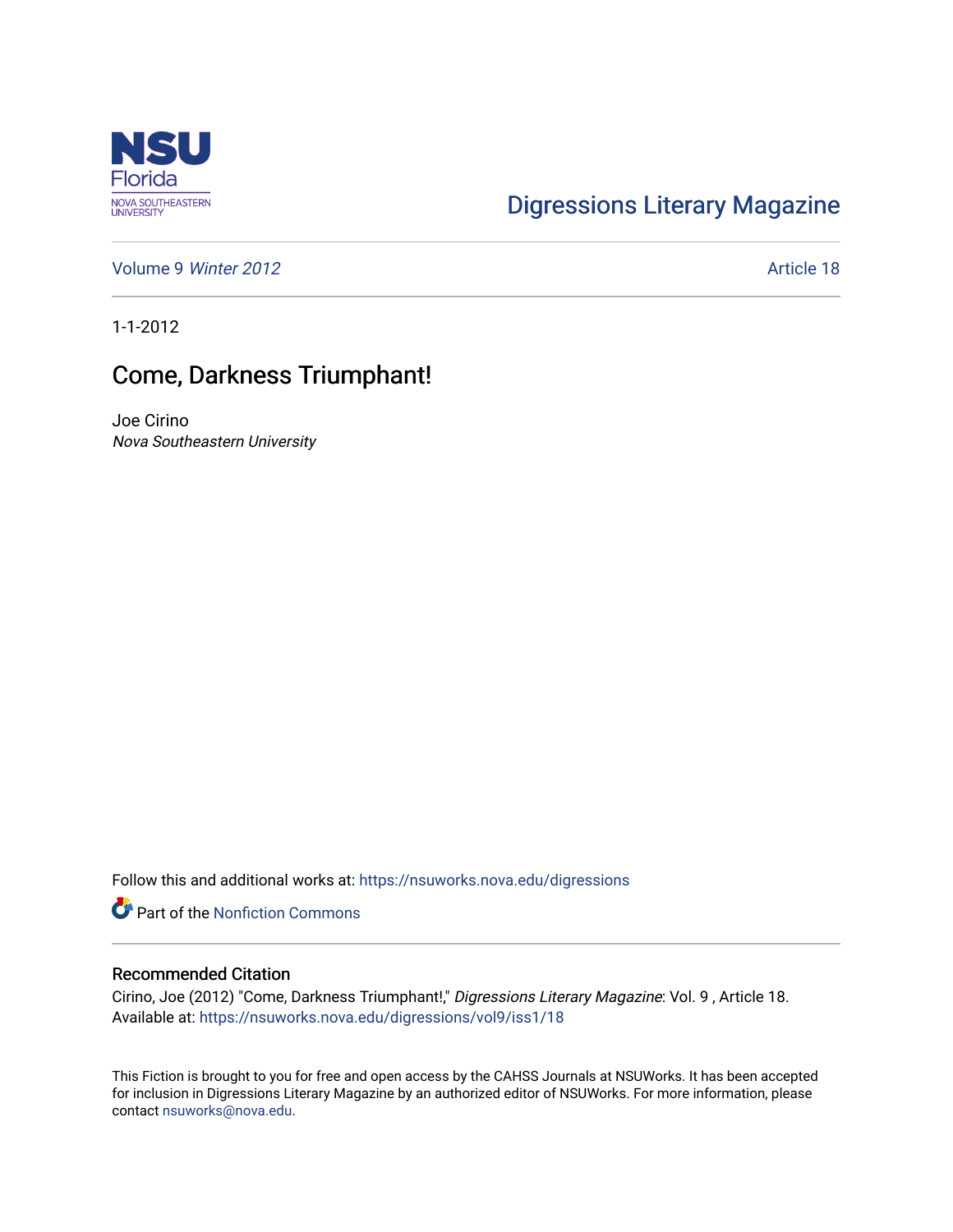## **Come, Darkness Triumphant!**

*Joe Cirino*

*The following text was discovered at the bottom of an inkpot in recently uncovered cellars below a library in the Arabian city of Irem. Formally known as Irem of the Thousand Pillars, the city vanished into the Saharan sands without a trace sometime before 500 B.C.E. Carbon dating places the scroll, which was sealed in a thick coating of wax and unidentified blood, at a date circa 2400 B.C.E.*

*The account, while somewhat difficult to translate, was written very precisely in a well known dialect not common to the general Ubar region in which Irem is found. The following is the excerpt of the account I thought you would find interesting.*

From the Accounts of Aram Al-Azif, Personal Scribe of Vizier Jakkam Day 249 of the 15th Year of the Sultan's Rule:

In the past I have found these writings to be efficient ways of relieving the stress brought on by dealing with the incompetant fools in the Sultan's palace. The matter of stress is no different now, yet its source has somewhat changed. As I have found before, it pays to lay out even the most inauspicious detail of my actions and experiences for later perusal, lest some point of knowledge and importance be omitted. This is one of the reasons I am the Personal Scribe to the Sultan's Vizier.

On that note I shall start somewhat hurriedly on the beginning of my day today, even though it be a trivial thing. I was absorbed in my work in the Sultan's Palatial grounds, sitting aside from the innumerable other scribes who were busy with who knows what, when one of the fools approached me. He failed to notice my busied transliteration of a earlier text to modern tongues, and thrusts a thick, yellowing tome of curious design before my eyes.

"I need help Aram! This book has shown me why my neighbor acts so strangely!" he exclaimed. His name eluded me.

I batted an eye briefly upwards, noting with disdain the tome he carried to be some drivel on the Undead and, specifically, the signs and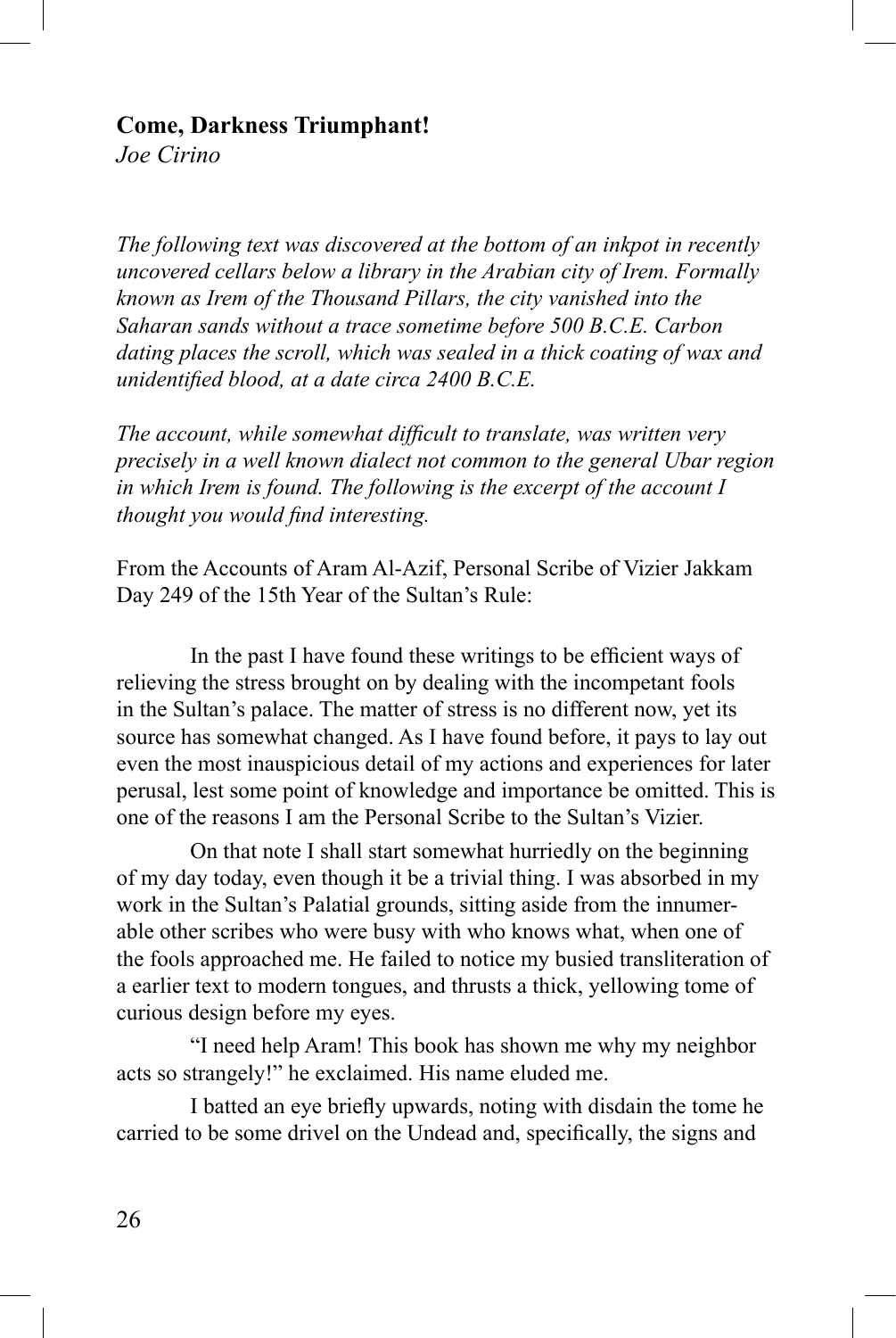habits of the man-eating Ghul of the deep desert. Clearly the fool had been out in the sun for too long.

I stroked my modest beard thoughtfully as I decided what I would have for lunch.

"What is your name, sirrah?" I asked him.

He began to answer but I shushed him with a wave.

"It is no matter. What matters here is that you thought to come to me with this fantasy, while I am clearly very busy with my work." I gave him a withering stare.

"I am sorry Agha-Azif, I was just so—"

"Ah. Not to worry. I will study the matter fully and advise a course of action. You just leave it to me." The fool ate it up.

"Thank you Agha-Azif! Thank you! I fear for my life almost every day!"

"Yes, very well, now please leave me to my work."

Look into it indeed. The only thing I would be looking into soon was a good kabob, and I sealed the matter by leaving that book on a stool in my quarters. Superstitious nonsense serves only to distract the mind from more awesome matters of knowledge.

I left the grounds later that day, my transliterations almost complete for the Vizier's objectives, to pursue one of Irem's many famous kabob houses. The smell was intoxicating.

Yet something caught my eye that night in the market, something strange and pallid aside from the grainy dust that covered the city, the streets, and my scholarly white robes. A strange figure, slim and feminine, walked through the throngs in the sectors where I made my culinary rounds.

She would wait for times at certain pillars, pale and still among the many pillars of Irem. I resolved to follow her, and, for a time, the thought of the kabob vanished. I know not what I thought as I traced her steps to the seedier sections of the sprawling city. I was never married to another, as such things are forbidden to men of the scrolls, but neither was I of the rank of eunuch. The woman enchanted me, and with some eerie movement of her silks and flesh I was held in awe and curiosity.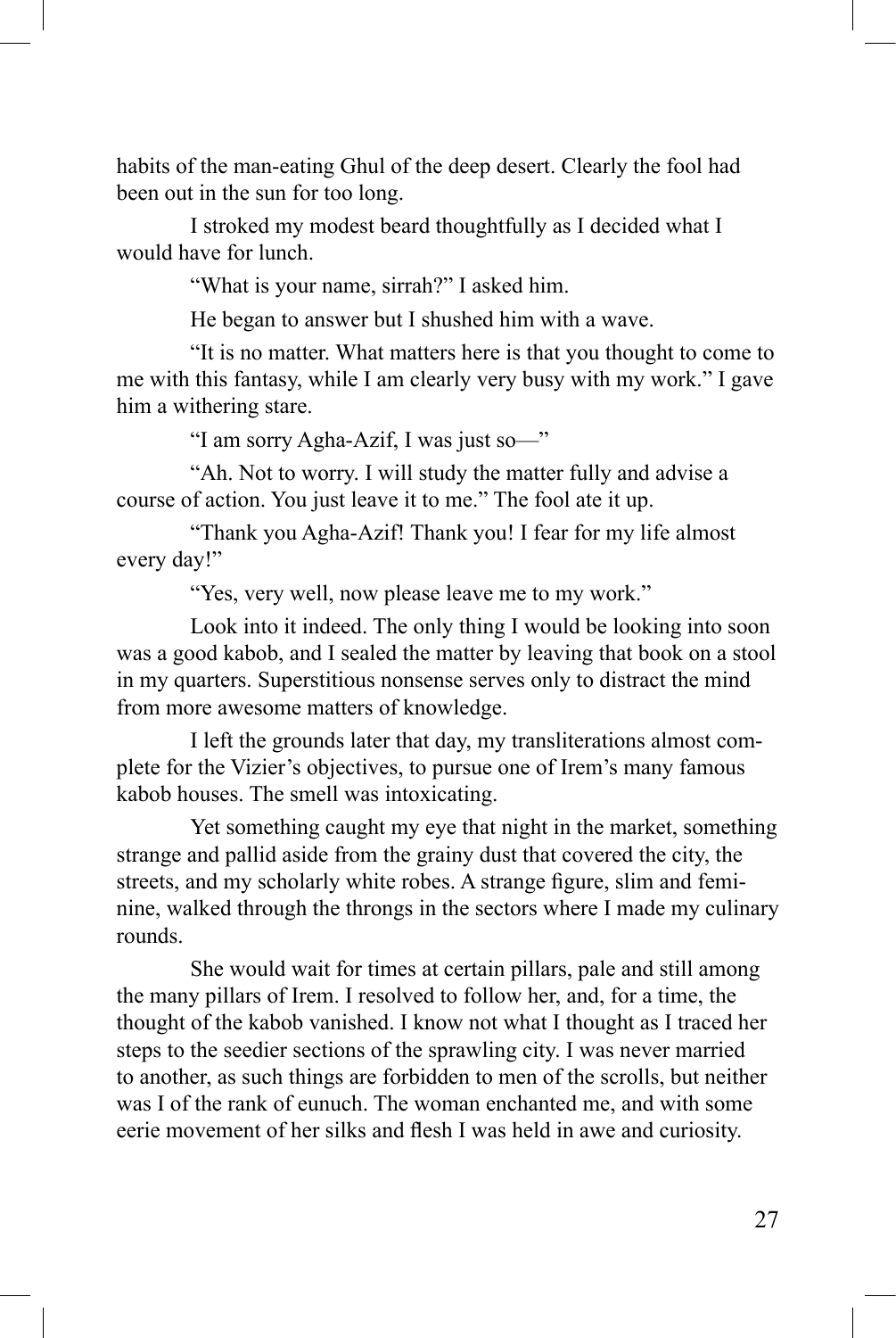She disappeared abruptly, slipping quietly into a small structure of ireedeemable disrepair. I followed her silently, looking about in the gathering dusk as I gently eased the door open. It was curious, to follow a woman to such a place. It is not my business, yet I could not help myself. The innards of the place were of old design, like some closed down inn or tavern. The woman had gone down to the cellar it seemed, and I was unsure if I should follow. A strange smell infused the air. A smell of rot and decay. Obviously, this was an unclean place of mold.

She could be a woman of the night, yet I had a feeling that that was an incorrect assumption. I resolved to wait for her return and quietly, knowing how to move silently from a dozen years in the silent libraries of his Majesty, set myself down behind a rather large jug of liquor or some other type of beverage. The smell was more sweet near it, and what little light coming in from the holes in the ceiling illuminated the room far from my spot, I set myself down to wait.

I remember a spell of silence then, as several pairs of feet trod out from the cellar, and I found myself witness to something bizarre and strange. They all wore cloaks of dark thread, and had apparently brought up from the cellar an altar of stone. On the altar lay that woman of pale beauty, naked and shivering in the cold of night, black tresses flowing down from the stone.

Words were exchanged, and my curiousity and dread grew as I witnessed a passing and mutual drinking of a vessel of clay which contained a dark liquid. My fears conjured an ironic memory of that fool scribes fears on the subject of the supernatural Ghul, and I almost cried out in terror.

Yet I am made of sterner stuff, and I watched with a writer's eye as they all bowed deeply to the woman. I was unsure if this was anything more than a rich woman's fantasy or a small pleasure cult of one of those northern deities.

My thoughts were broken as the woman began convulsing, yet I know not if it was in ecstasy or pain or fear. One of the four or so figures raised up a knife of gold then, carved with a line of text I could not make out. He brought the knife down as they all, except the woman, whispered a quick phrase. I heard a sound like a quick slicing, and he stepped back to allow me, the watcher unseen, to see. With the fading sun's rays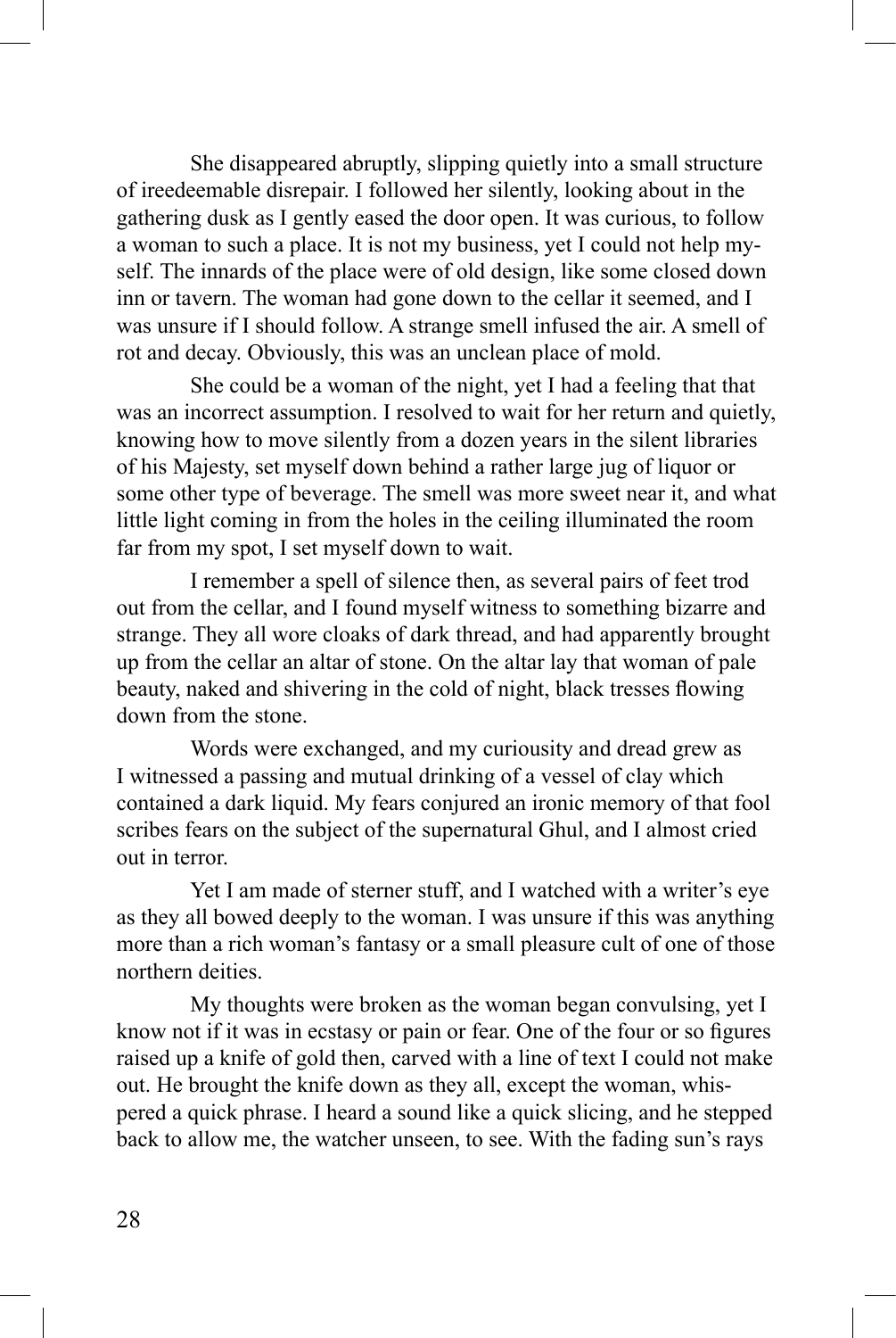catching the last areas of the house, a river of crimson flowed forth from the sighing female's form. The man had cut her arm, and she bled as the other figures bowed deeply whilst eagerly moving back and forth on the floor. I heard the sounds of slurping and licking, and the images of the Ghul in that fool scribe's book came back to haunt me.

I was stunned. Numb in mind and body, I could barely process the scene before me. I believe I passed out in horror.

I awoke with a start, noting it to be deep night. All was silent. I peered around the jug with dread, and noted a form laid in the stiffness of death on the altar. I appraoched it after noticing that the room was for the most part empty once more. The body was pale and empty of fluid. I dared not touch it. Yet, the knife lay on top of her breasts, almost alluringly, and I deigned to reach out for it. I picked it gingerly off of her chest, hefting it and noticing the writing on the blade. I could not make it out very well, and so I looked about for some brighter light from Sin (Translator's note: Sin was the pre-Islamic God of the Moon).

I brought it up to the light shining down from the hole in the ceiling, and I wondered now what I was thinking, to follow that woman, to be here. Perhaps life had gotten too dull. Too ordered and boring.

I studied the carving, deciding to steal the knife for further study after a quiet escape. Yet as I shifted my grip on the pommel, a sharp barb built into its design pricked me deeply. I gasped with pain and surprise, dropping the knife with a thud to the planked floor. The silence had been shattered. I stood still, hoping not to have aroused the cloaked figures who were surely asleep below.

I could probably talk my way out of any theft by calling the guard on the corpse before me, whom I could claim to have spied from the street. Yet the sound I was expecting came not from the stairs nearby but from the pallid corpse on the altar. A rustling, raspy sound echoed forth from her dead throat, culling the rest of my courage. The dread word of "Ghul" and the scared fool scribe's face drowned any thoughts of ordered sanity.

I ran then, fleeing into the night through a window, as I found the door to be locked rather well. I noted with panting breath that it was not as late as I had earlier surmised. After a time I found myself amongst the nocturnal market stalls that Irem is known for, the unsleeping merchants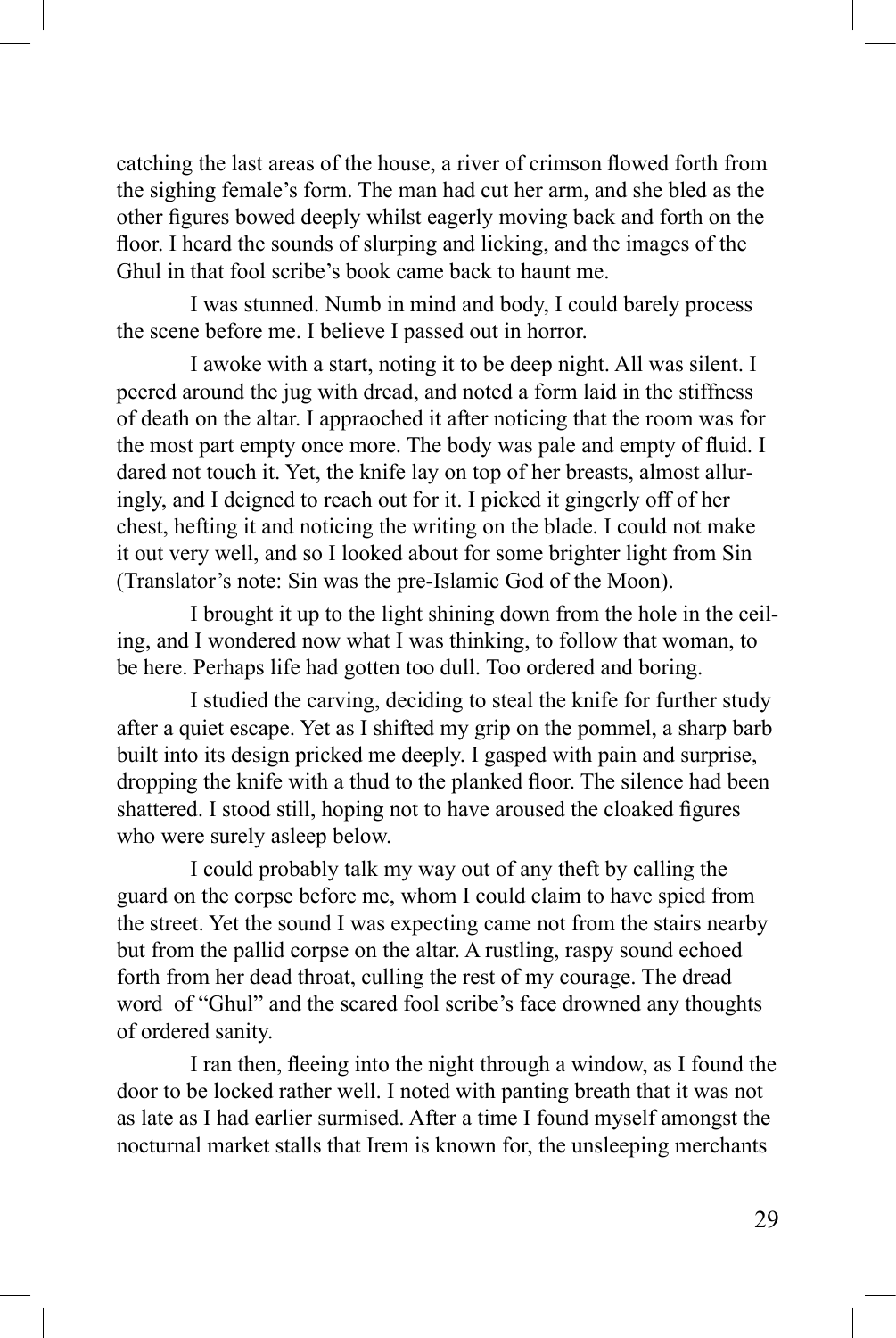hawking their wares in low voices to the drifters and shaded figures that traversed the streets. I calmed myself as I realized that I was once more surrounded by normal folk. I decided to purchase a kabob at one of the many stalls before hurrying to the palace. Surely the Vizier, if not the Sultan himself, would wish to hear of the terrible things I witnessed.

The kabob was rather juicy, laid out lengthwise on a dowel of wood for my enjoyment. Pepper and pork glistened in repeating rows, glazed in a watery sauce of butter and juice. Yet my first bite of meat would not go down, and I began to choke rather violently. I supposed the food to be tainted in some way, and made a formal complaint to the merchant I had bought it from. Rather troubled, I continued along my way back to the palace.

Yet along the way a thirst struck me unlike any I had ever felt before, and as I looked about for a water vendor I began to hear a rhythm. It was a curious, all pervading, sound. As I put my ear to the ground I could still hear it with the same intensity. As a pair of cowled men walked past me the sound grew in intensity, and it dawned on me that I heard now the beating of the many hearts of the city, alive and fresh and pure. So full of life.

My mind was foggy and estranged from its normal feeling. I recalled once more that poor scribe's face, and the words he spoke I heard once again. The kabob did not work to sate my hunger, would water slake my thirst?

I was a man of logic and pattern, yet I was learned enough to know when a man needs a physician. I started off in the direction of the palace at a run; surely the healing arts were what I required.

I never got even halfway, doubling over in a sudden stab of pain in my belly. The heartbeats grew louder and louder and the thrist grew greater and greater. Logic! Reason! Order! These were the watchwords of the scribe. Attention to details. The barb. The knife. The blood. Oh, the blood!

I understood my dread condition, yet my pacifistic nature overruled the realization of what I may have to do. Why me, why does misfortune befall the Vizier's scribe!

The body was found the next day by a guard in an alleyway near the kabob house. My thirst was put to rest. Like those figures in the